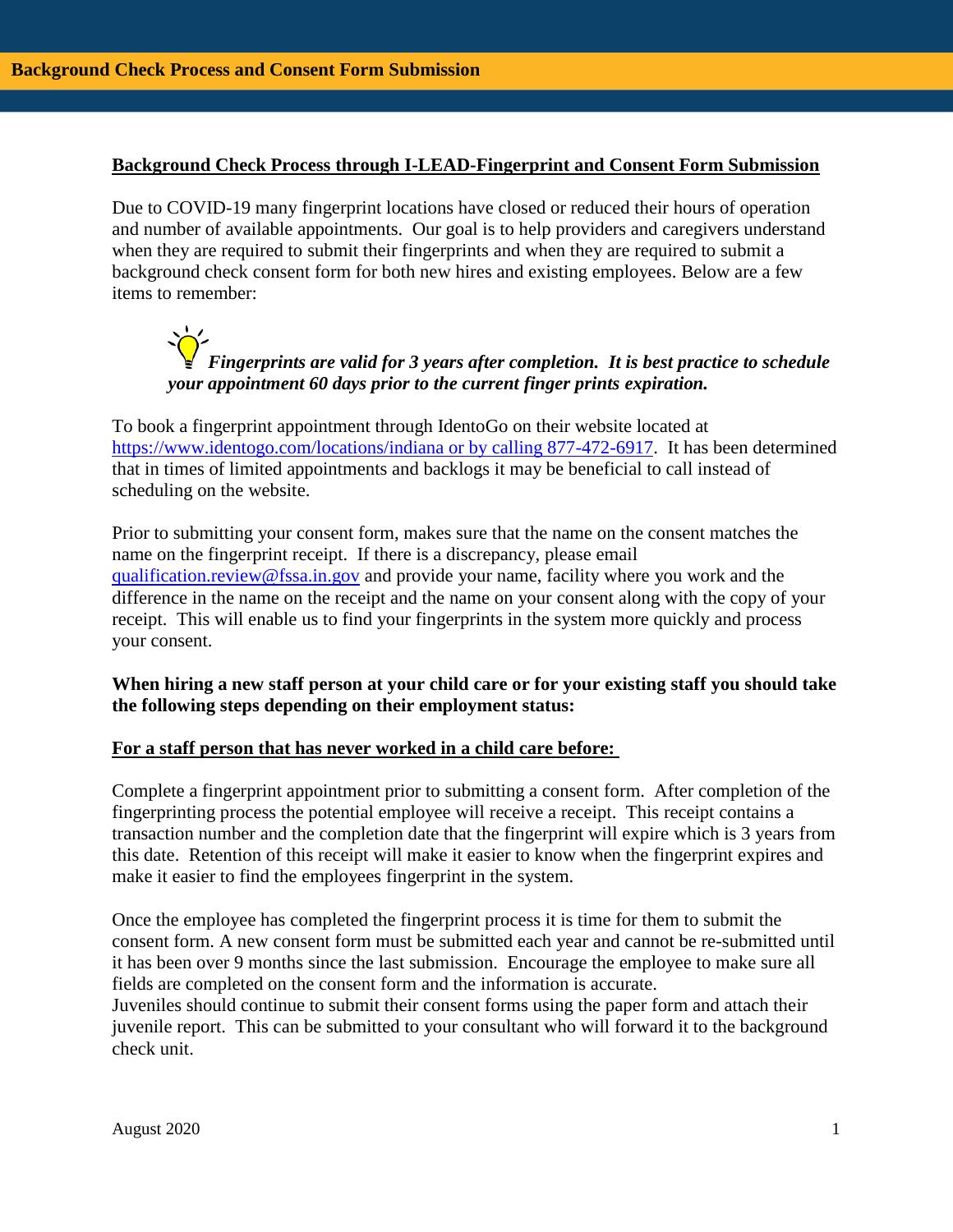# **For a staff person that has worked in child care within the last three years:**

If during the interview the potential staff person indicates that they have worked in child care in the last three years you may want to contact OECOSL to determine if they have an active finger print on file. If you need assistance in determining if the finger print has expired, contact the background check unit at qualification.review@fssa.in.gov. Provide the employees name, date of birth and the last 4 numbers of the Social Security Number (SSN). Be sure to include any possible names it could be under such as maiden name to assist us in finding the results. You will receive a response within 3 business days.

If the prospective staff person does have an active finger print on file they will need only to submit a consent form through ILEAD and will not need to complete a new finger print. A new consent form must be submitted each year and cannot be re-submitted until it has been over 9 months since the last submission. Make sure all fields are completed on the consent form and the information is accurate.

Juveniles should continue to submit their consent forms using the paper form and attach their juvenile report. This can be submitted to your consultant who will forward it to the background check unit.

## **For a staff person that has worked in child care within the last 180 days:**

If you are hiring an employee that indicates that have worked in a child care in the last 180 days, it may not be necessary to complete a new background check. In order to determine if the individual who has worked at a childcare facility in the last 180 days needs to submit a new consent or be fingerprinted, email the qualification mailbox [\(qualification.review@fssa.in.gov\)](mailto:qualification.review@fssa.in.gov) providing the caregiver's name, date of birth, last 4 of the SSN and previous childcare employer. The qualification review team will research the need for a fingerprint and/or consent. You will receive a response from the background unit within 3 business days letting you know if a new consent or fingerprint will be needed and the date of the last qualification. If the caregiver was qualified and worked at the facility in the last 180 days no background check will be necessary as the information can be copied from the previous consent as long as the previous qualification is not expiring in the next 60 days. If the previous qualification is expiring in 60 days or less a new consent will need to be submitted. Please note copied consent's do not change the date of the previous qualification.

#### **For existing staff at your child care you should take the following steps:**

There are two items to remember for existing staff, a new fingerprint must be submitted every three years and a consent form must be submitted annually. When the employee previously scheduled an appointment for fingerprinting, they would have been provided a receipt upon completion. This receipt contains a transaction number and the completion date that the fingerprint will expire which is 3 years from this date. Retention of this receipt makes it easier to know when the fingerprint expires and make it easier to find the employees fingerprint in the system.